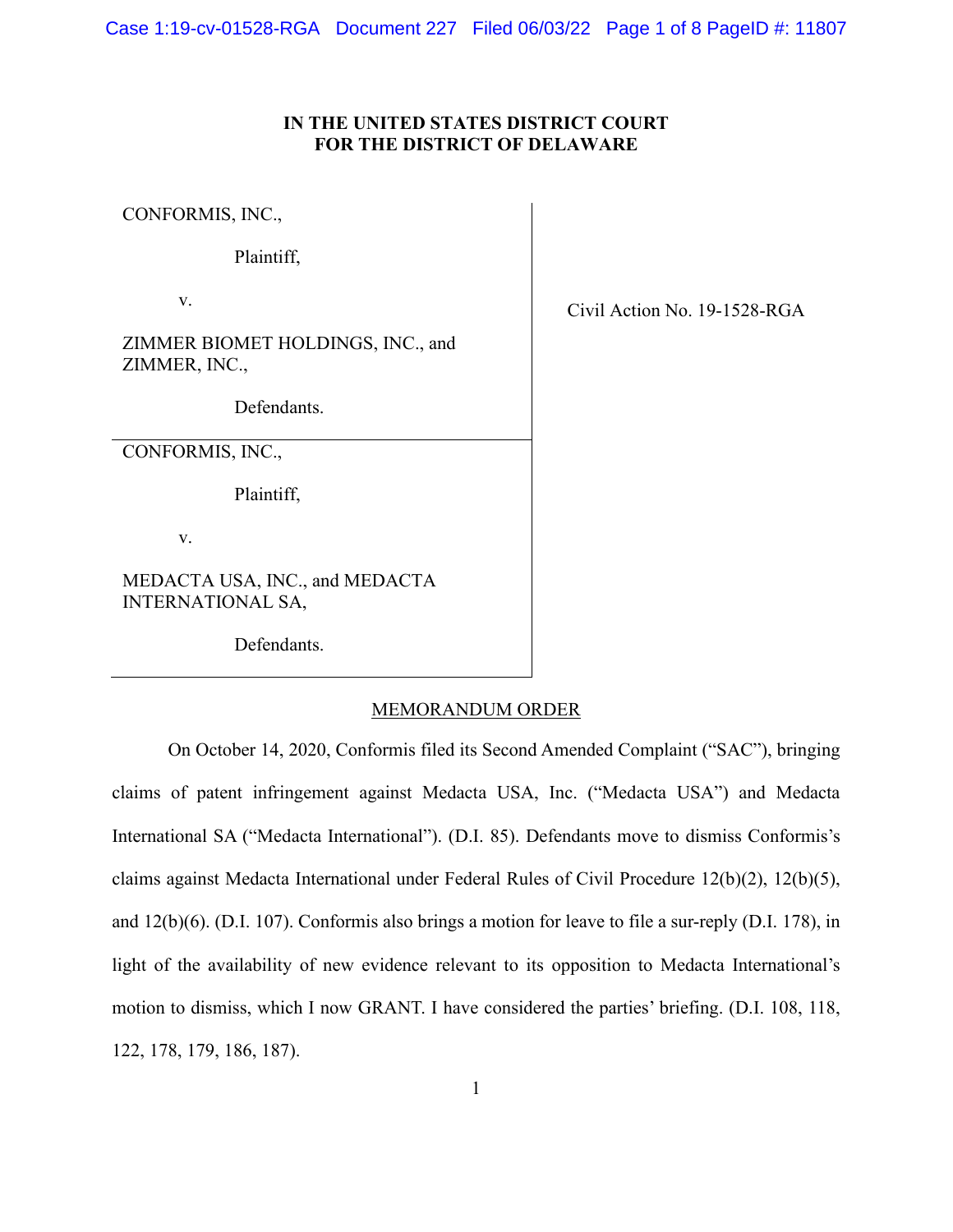Medacta International argues for dismissal on three grounds: (1) insufficient service of process under Rule 12(b)(5), (2) lack of personal jurisdiction under Rule 12(b)(2), and (3) failure to state a claim of direct and contributory infringement under Rule 12(b)(6). I address each of these arguments in turn.

# **I. Insufficient Service of Process**

Medacta International argues Conformis's claims against it should be dismissed under Rule 12(b)(5) for "insufficient service of process" because Conformis did not serve Medacta International with translated copies of all the exhibits attached to the SAC.<sup>[1](#page-1-0)</sup> (D.I. 108 at 5-6). Instead, Conformis served a translated copy of the SAC with an index of web links that direct to non-translated copies of the exhibits, some of which Medacta International claims "materially differ<sup>[]"[2](#page-1-1)</sup> from the docketed exhibits attached to the SAC. *(Id.)*.

Federal Rule of Civil Procedure  $4(f)(1)$  permits service of process on an international defendant through the Hague Convention. Thus, to determine whether service of process was effective here, we must look to the Hague Convention, which sets guidelines for service of judicial documents between signatories, including the United States and Switzerland, where Medacta

<span id="page-1-0"></span><sup>&</sup>lt;sup>1</sup> The SAC, as docketed, has seven attached exhibits: (1) U.S. Patent No. 8,377,129 ("the '129 Patent"), (2) U.S. Patent No. 8,460,304 ("the '304 Patent"), (3) U.S. Patent No. 9,186,161 ("the '161 Patent"), (4) U.S. Patent No. 9,295,482 ("the '482 Patent"), (5) Medacta International's "Surgical Technique" Guide for the MyKnee product, (6) screenshots from Medacta's website describing the MyShoulder product, and (7) screenshots from Medacta's website describing the Medacta Shoulder System. (D.I. 85-1 Ex. A-C, 85-2 Ex. D-G).

<span id="page-1-1"></span><sup>&</sup>quot;Whereas D.I. 85-1 provides the '129 patent with a certificate of correction that modifies claim languages . . . the web link Conformis provided Medacta International displays the original '129 Patent without this certificate of correction," and, "in place of D.I. 85-6 and 85-7, which show printouts of websites in the past, Conformis has merely provided links to the active website that currently exists." (D.I. 108 at 6).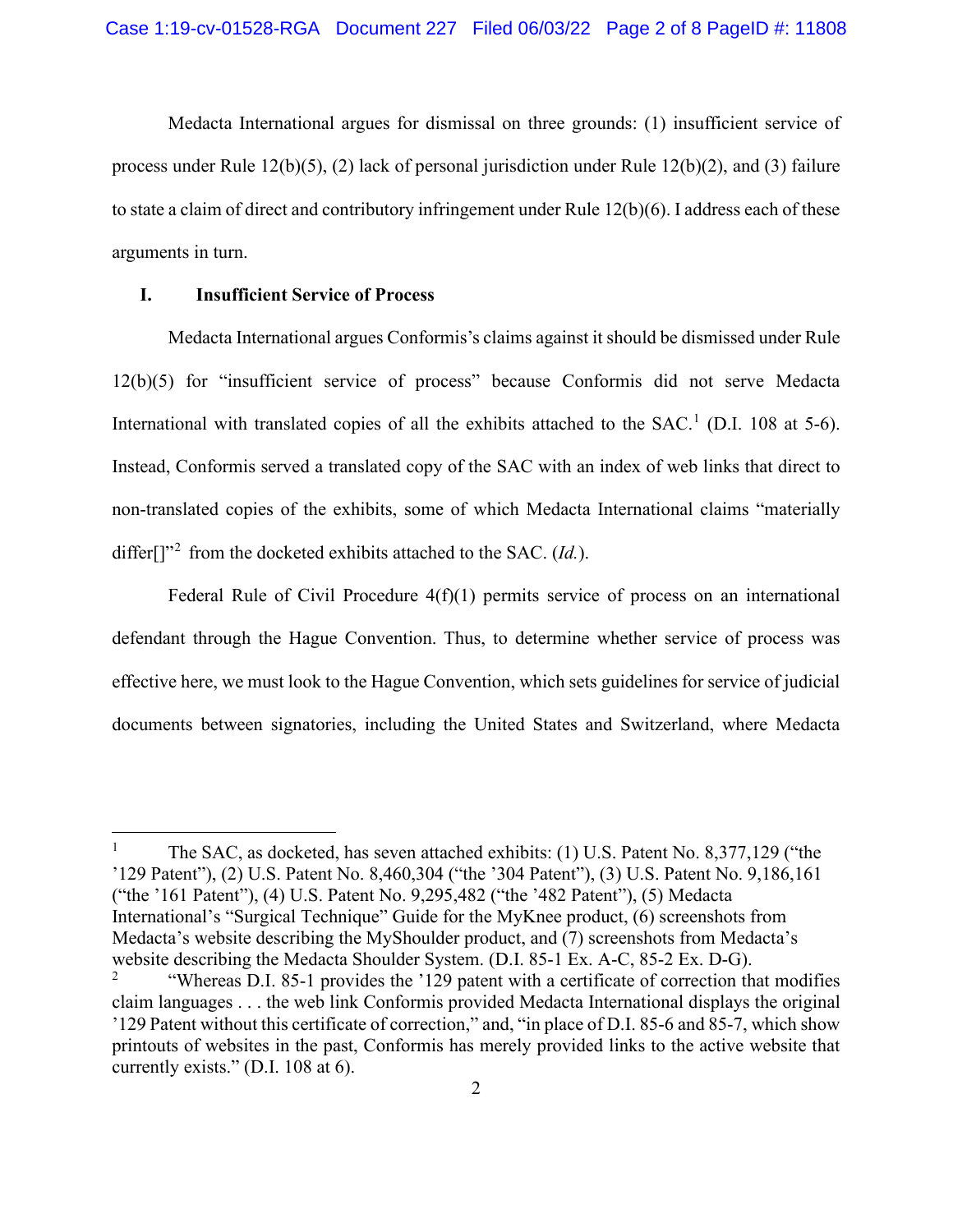International resides. *Convention on the Service Abroad of Judicial and Extrajudicial Documents in Civil or Commercial Matters*, Nov. 15, 1965, 20 U.S.T. 361, 658 U.N.T.S. 163 (1969).

Under Article 2 of the Convention, each signatory designates a central authority for accepting service, and litigants may serve documents on the central authority, which then forwards them to the recipient. *Id.*, Art. 2. "[T]he Central Authority may require the document to be written in, or translated into, the official language or one of the official languages of the State addressed." *Id.*, Art. 5. "If the Central Authority considers that the request does not comply with the provisions of the present Convention it shall promptly inform the applicant and specify its objections to the request." *Id.*, Art. 4.

Medacta International argues Switzerland requires documents to be translated into the local language of the authority addressed in order for service to be "official." HCCH, *Switzerland – central Authority & practical information*, https://www.hcch.net/en/states/authorities/details3/?aid=276 (last visited May 25, 2022) ("Switzerland declares that in cases where the addressee does not voluntarily accept a document, it cannot be officially served on him or her in accordance with Article 5(1), unless it is in the language of the authority addressed, *i.e.*, in German, French or Italian . . .").

It is not clear from the Swiss Guidelines, however, whether this translation requirement applies to all exhibits accompanying the main document, here, the SAC, which was translated into Italian. Regardless, the Central Authority for the Ticino canton of Switzerland did not object to Conformis's request for service, as it was required to do under Article 4 of the Hague Convention if it found the service did not comply with the provisions of the Convention, and indeed served the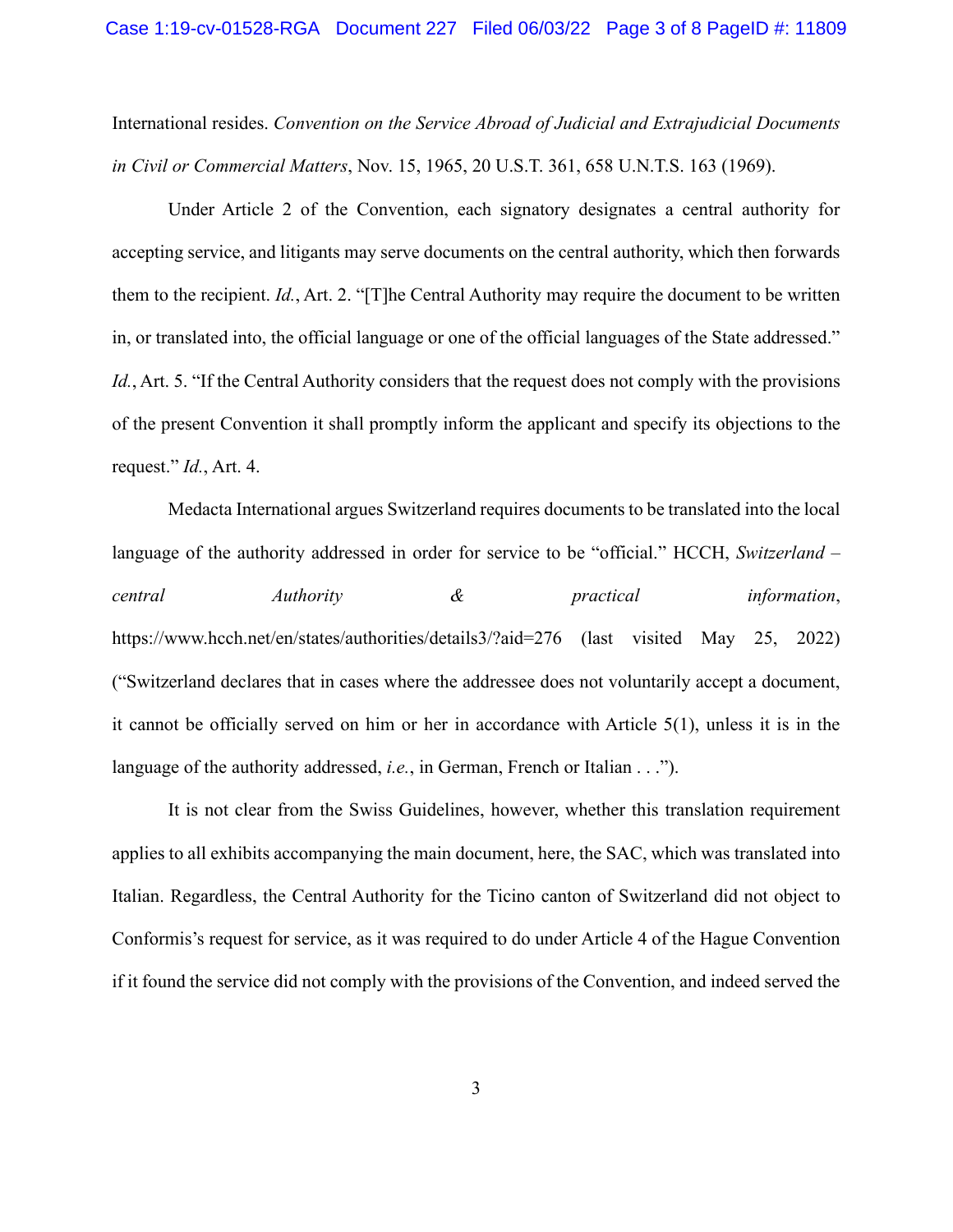summons, the SAC, and an index of the exhibits<sup>[3](#page-3-0)</sup> on Medacta International. (D.I. 108 at 4; D.I. 112-3). Because the Central Authority completed service on Medacta International without objection, I find that Conformis's service on Medacta International properly complied with the requirements of the Hague Convention, and, as a result, satisfied the requirements of Federal Rule of Civil Procedure 4.

For these reasons, Medacta International's motion to dismiss for insufficient service of process under Rule 12(b)(5) is DENIED.

### **II. Lack of Personal Jurisdiction**

Medacta International argues the claims against it should be dismissed under Federal Rule of Civil Procedure 12(b)(2), because "Conformis cannot demonstrate that Medacta International has purposely directed any conduct at Delaware or the United States that gives rise to the asserted infringement claims." (D.I. 108 at 10). I disagree.

I find that this Court's exercise of specific personal jurisdiction over Medacta International is proper under Federal Rule of Civil Procedure 4(k)(2). For a court to exercise personal jurisdiction over a defendant under Rule  $4(k)(2)$ , the following requirements must be met: "the plaintiff's claim must arise under federal law, the defendant must not be subject to jurisdiction in

<span id="page-3-0"></span><sup>&</sup>lt;sup>3</sup> I am not persuaded by Medacta International's argument that service of process was ineffective due to the use of a web-linked index rather than attachments, the lack of translated exhibits, or the fact that the linked exhibits differed slightly from the exhibits docketed with the SAC. Conformis informed Medacta International that copies of the exhibits were available "upon request to Conformis." (D.I. 112-3 at 42, 76). Moreover, all the exhibits are either publicly available U.S. patents or informational/promotional material prepared, in English, by Medacta International and its related companies. (D.I. 85-1 Ex. A-C, 85-2 Ex. D-G). In this case, Medacta International cannot seriously argue that it lacked actual notice of the nature of the suit against it. *See Burda Media, Inc. v. Viertel*, 417 F.3d 292, 301 (2d Cir. 2005) (citing a district court for the proposition that "the Hague Convention should be read together with Rule 4, which stresses actual notice, rather than strict formalism.") (cleaned up).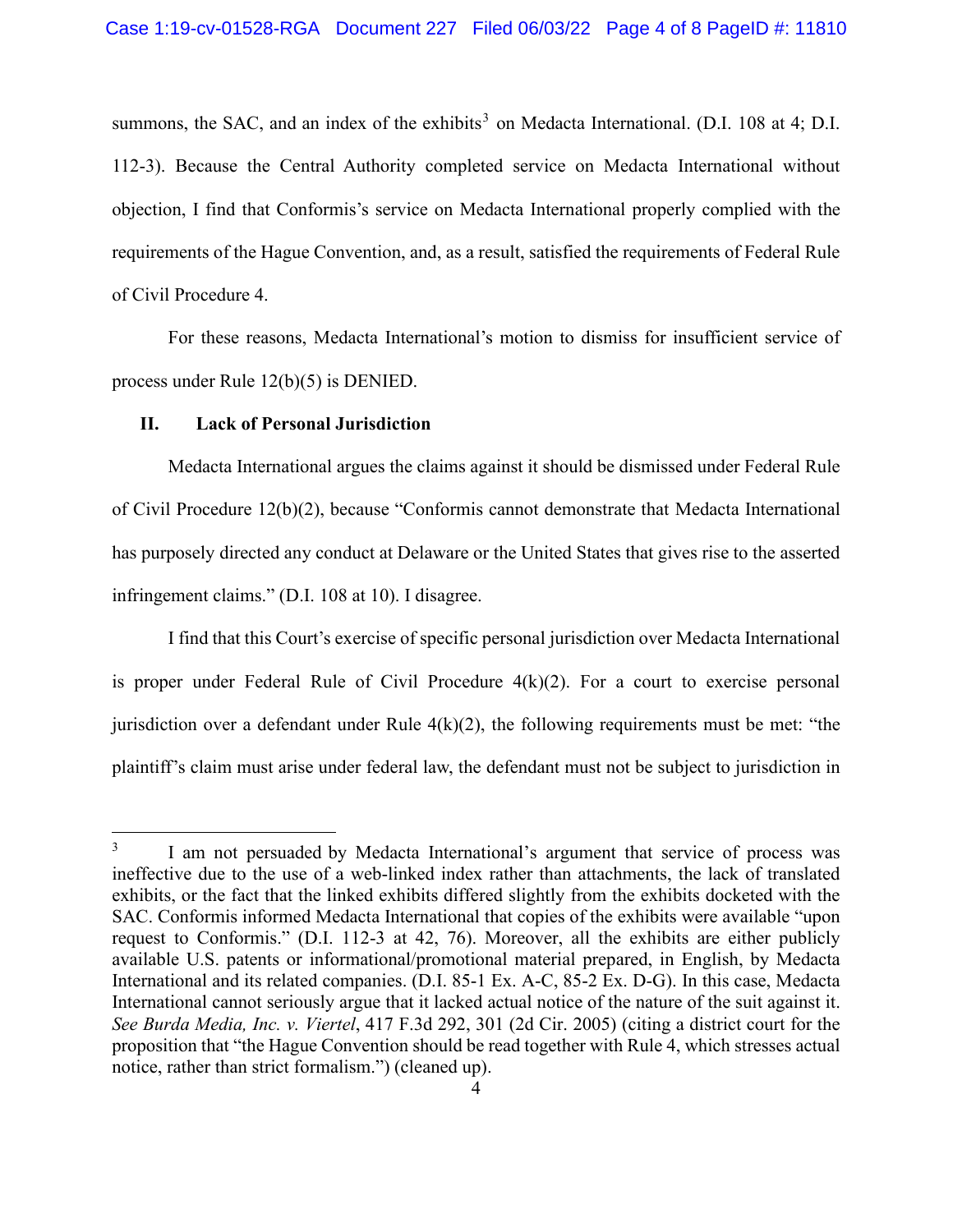any state's court of general jurisdiction, and exercise of jurisdiction must comport with due process." *Touchcom, Inc. v. Bereskin & Parr*, 574 F.3d 1403, 1412 (Fed. Cir. 2009).[4](#page-4-0)

Here, the first two requirements are easily met. Conformis's claim is for patent infringement, and therefore arises under federal law, and Medacta International has not identified any state in the United States in which it can be sued. *Id.* at 1415 ("if the defendant contends that he cannot be sued in the forum state and refuses to identify any other where suit is possible, then the federal court is entitled to use Rule  $4(k)(2)$ ") (cleaned up). Therefore, the only remaining question is whether this Court's exercise of jurisdiction over Medacta International comports with due process. I find that it does, based on the actions Medacta International has taken to conduct business directly with United States customers.

To determine whether due process permits the exercise of personal jurisdiction under Rule  $4(k)(2)$ , "we must consider whether (1) defendant has purposefully directed its activities at residents of the forum, (2) the claim arises out of or relates to the defendant's activities with the forum, and (3) assertion of personal jurisdiction is reasonable and fair." *Id.* at 1416 (cleaned up). "Rule  $4(k)(2)$  contemplates a defendant's contacts with the entire United States, as opposed to the state in which the district court sits." *Id.* (cleaned up).

Here, there is ample evidence<sup>[5](#page-4-1)</sup> that Medacta International purposefully directed its activities toward residents of the United States by directly collaborating with surgeons in the

<span id="page-4-0"></span><sup>&</sup>lt;sup>4</sup> A district court should apply Federal Circuit law to determine whether it may exercise personal jurisdiction over out-of-state defendants in patent infringement cases. *Hildebrand v. Steck Mfg. Company, Inc.*, 279 F.3d 1351, 1354 (Fed. Cir. 2002).

<span id="page-4-1"></span><sup>5</sup> Medacta International contends, "Conformis cannot demonstrate that Medacta International has purposely directed any conduct at Delaware or the United States that gives rise to the asserted infringement claims." (D.I. 108 at 10). This is a factual challenge to jurisdiction. "In addressing a factual challenge to jurisdiction, the court may consider evidence outside the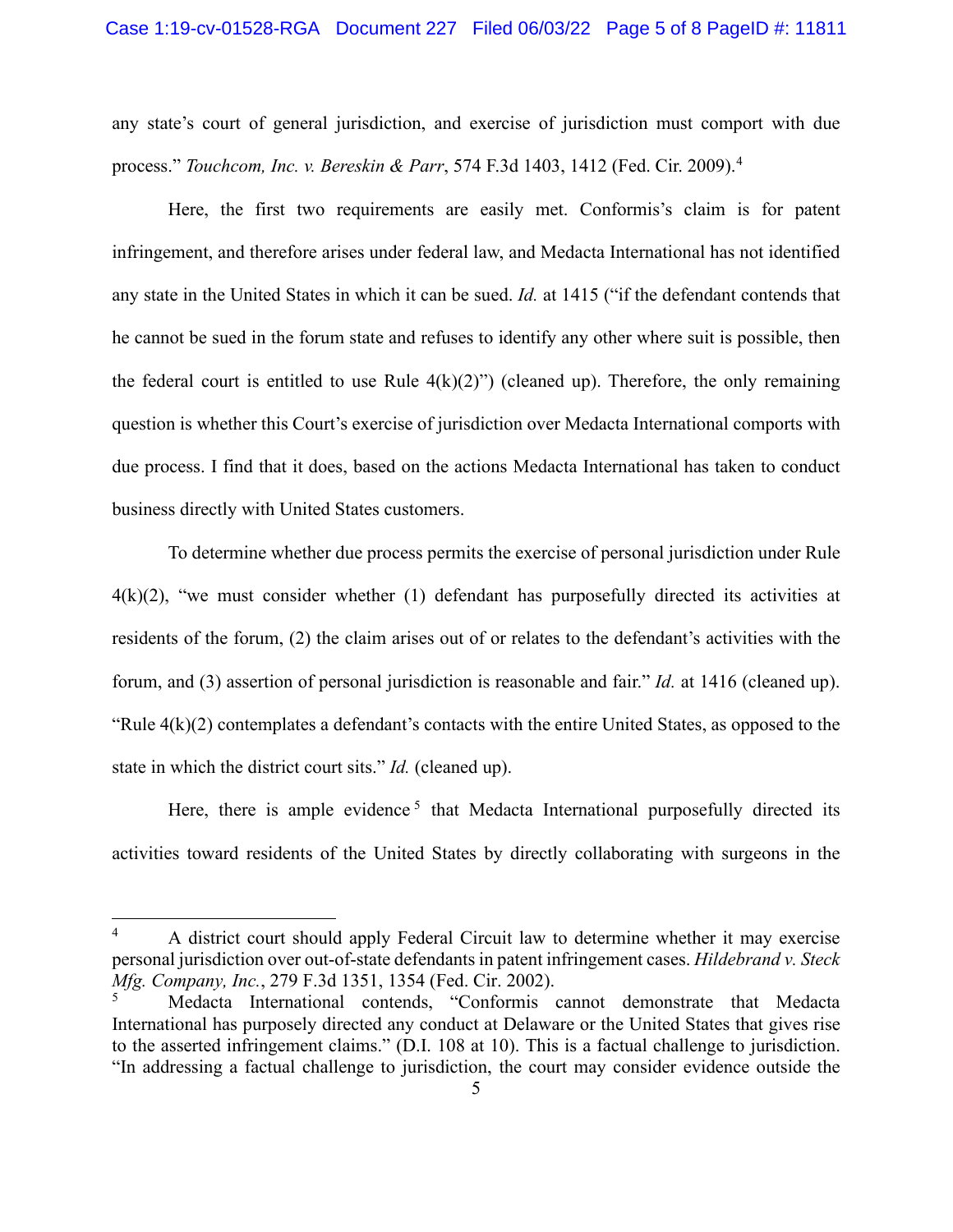United States to custom-design the accused products. These activities are integrally related to Conformis's infringement claims.

The process by which Medacta's MyKnee product, one of the accused products, is designed for a U.S. patient is as follows. First, the U.S. patient's surgeon uploads scans of the patient's knee to a portal operated by Medacta International. (D.I. 180-1 Ex. 20 at 66:14-67:14). From there, Medacta International engineers in Switzerland "generate sort of a default plan based upon the surgeon's default preferences." (*Id.*). The surgeon in the United States then has the opportunity to review and propose changes to the plan, before the plan is validated and production of the custom implant begins in Switzerland by Medacta International engineers. (*Id.*). The design process is overseen entirely by engineers from Medacta International; nobody from Medacta USA is "actually involved in designing the MyKnee product from the images." (*Id.* at 74:3-75:4). The accused MyShoulder product is designed according to the same process, where the surgeon in the U.S. "indicates the patient for anatomic or reverse shoulder replacement, sends them – refers them out for a CT scan, scan is executed per the parameters, uploaded to the cloud, off it goes to Switzerland, they work their magic, and then a default plan is produced by the surgeon preferences." (*Id.* at 83:2-12).

This collaborative process by which Medacta International works directly with U.S. customers to custom-design the accused products is precisely the sort of purposeful activity

pleadings and is free to weigh the evidence and satisfy itself as to the existence of its power to hear the case." *Creative Compounds, LLC v. Starmark Lab'ys*, 651 F.3d 1303, 1315 (Fed. Cir. 2011) (citing *Lawrence v. Dunbar*, 919 F.2d 1525, 1529 (11th Cir. 1990)); *Gould Elec. Inc. v. U.S.*, 220 F.3d 169, 176 (3d Cir. 2000).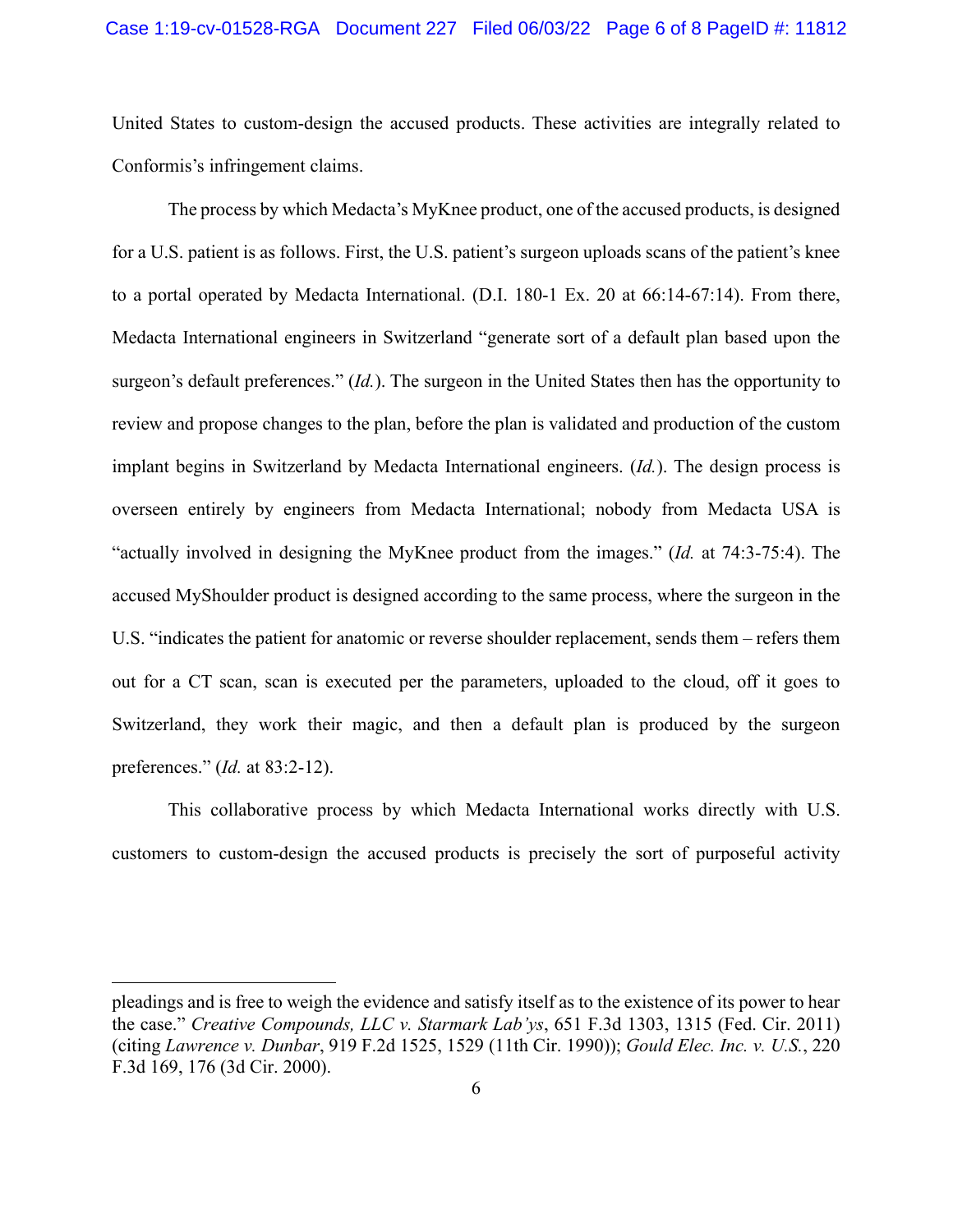directed toward the United States that fairly and reasonably subjects a defendant to jurisdiction in the United States.

For these reasons, Medacta International's motion to dismiss for lack of personal jurisdiction is DENIED.

## **III. Failure to State a Claim**

Medacta International argues Conformis has failed to state a claim against it for direct and contributory infringement.<sup>[6](#page-6-0)</sup> (D.I. 108 at 18-19). In its answering brief, Conformis concedes to dismissal of its contributory infringement claim. (D.I. 118 at 17 n.11). Therefore, Conformis's claim of contributory infringement is DISMISSED.

35 U.S.C. § 271(a) creates a cause of action for direct infringement against "whoever without authority makes, uses, offers to sell, or sells any patented invention, within the United States, or imports into the United States any patented invention during the term of the patent . . . ." Conformis argues it has adequately pled direct infringement by alleging, "Medacta International is presently making, using, offering for sale, and/or selling [the accused products]," and, "Medacta International's direct infringement has included, but is not limited to, selling its products directly to Medacta USA for further dissemination to United States customers." (D.I. 118 at 17-18 (citing D.I. 85 ¶¶ 36, 50, 70, 90)). The only other portion of the SAC Conformis cites in support of its direct infringement claim is paragraph B of its Prayer for Relief, where it asks the Court for declaratory judgment "that Medacta International's importing, making, using, offering to sell

<span id="page-6-0"></span><sup>6</sup> Conformis also brings a claim of induced infringement against Medacta International. Medacta International does not argue for the dismissal of that claim.